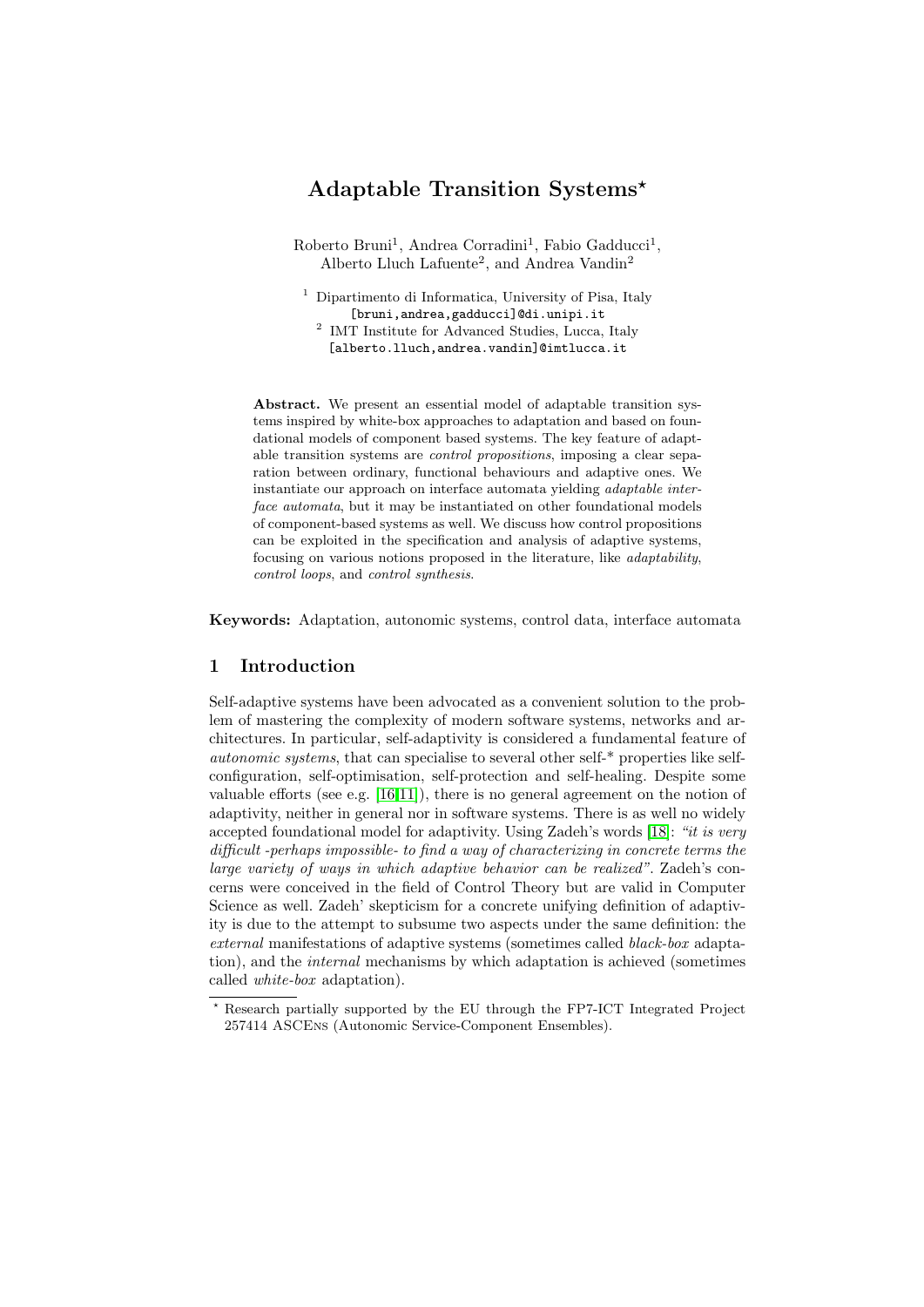The limited effort placed so far in the investigation of the foundations of adaptive software systems might be due to the fact that it is not clear what are the characterising features that distinguish adaptive systems from those that are not so. For instance, very often a software system is considered "self-adaptive" if it "modifies its own behavior in response to changes in its operating environ-ment" [\[14\]](#page-15-3), when the software system realises that "*it is not accomplishing what* the software is intended to do, or better functionality or performance is possible" [\[15\]](#page-15-4). But, according to this definition, almost any software system can be considered self-adaptive, since any system of a reasonable complexity can modify its behaviour (e.g. following one of the different branches of a conditional statement) as a reaction to a change in its context of execution (e.g. values of variables or parameters).

Consider the automaton of Fig. [1,](#page-1-0) which models a server providing a task execution service. Each state has the format  $s{q}[r]$  where s can be either D (the server is down) or U (it is up), and  $q, r$  are possibly empty sequences of t symbols representing, respectively, the lists of tasks scheduled for execution and the ones received but not scheduled yet. Transitions are labelled with t? (receive a task), u! (start-up the server), s! (schedule a task), f! (notify the conclusion of a task), and d! (shut-down the server).



<span id="page-1-0"></span>Fig. 1. Is it self-adaptive?

Annotations ? and ! denote *input* and *output* actions, respectively. Summing up, the server can receive tasks, start up, schedule tasks and notify their termination, and eventually shut down. Now, is the modelled server self-adaptive? One may argue that indeed it is, since the server schedules tasks only when it is up. Another argument can be that the server is self-adaptive since it starts up only when at least one task has to be processed, and shuts down only when no more tasks have to be processed. Or one could say that the server is not adaptive, because all transitions just implement its ordinary functional behaviour. Which is the right argument? How can we handle such diverse interpretations?

White-box adaptation. White-box perspectives on adaptation allow one to specify or inspect (part of) the internal structure of a system in order to offer a clear separation of concerns to distinguish changes of behaviour that are part of the application or functional logic from those which realise the adaptation logic.

In general, the behaviour of a component is governed by a program and according to the traditional, basic view, a program is made of control (i.e. algorithms) and data. The conceptual notion of adaptivity we proposed in [\[5\]](#page-15-5) requires to identify *control data* which can be changed to *adapt* the component's behaviour. Adaptation is, hence, the run-time modification of such control data. Therefore, a component is adaptable if it has a distinguished collection of control data that can be modified at run-time, adaptive if it is adaptable and its control data are modified at run-time, at least in some of its executions, and self-adaptive if it modifies its own control data at run-time.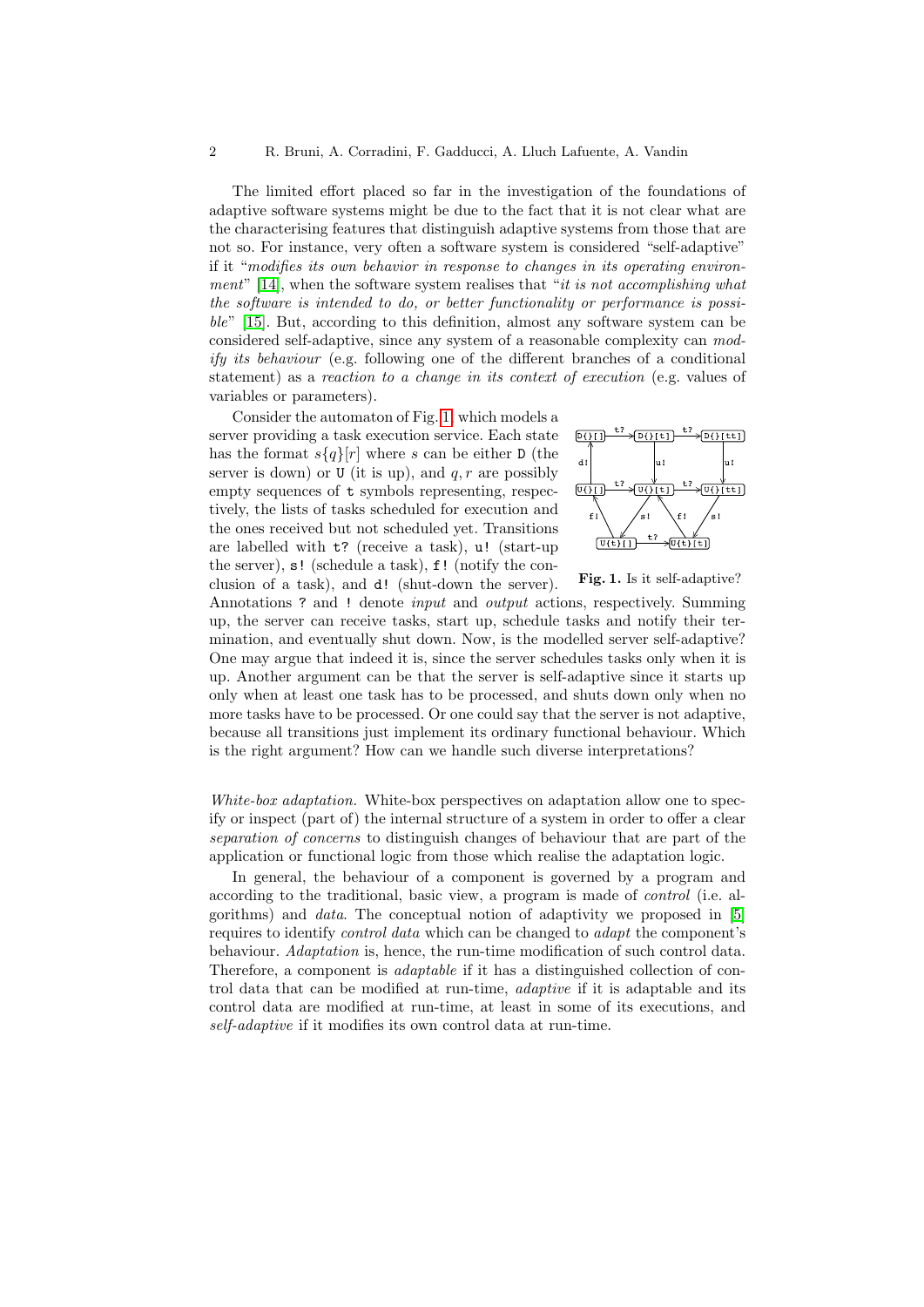Several programming paradigms and reference models have been proposed for adaptive systems. A notable example is the Context Oriented Programming paradigm, where the contexts of execution and code variations are first-class citizens that can be used to structure the adaptation logic in a disciplined way [\[17\]](#page-15-6). Nevertheless, it is not the programming language what makes a program adaptive: any computational model or programming language can be used to implement an adaptive system, just by identifying the part of the data that governs the adaptation logic, that is the control data. Consequently, the nature of control data can vary considerably, including all possible ways of encapsulating behaviour: from simple configuration parameters to a complete representation of the program in execution that can be modified at run-time, as it is typical of computational models that support meta-programming or reflective features.

The subjectivity of adaptation is captured by the fact that the collection of control data of a component can be defined in an arbitrary way, ranging from the empty set ("the system is not adaptable") to the collection of all the data of the program ("any data modification is an adaptation"). This means that white-box perspectives are as subjective as black-box ones. The fundamental difference lies in who is responsible of declaring which behaviours are part of the adaptation logic and which not: the observer (black-box) or the designer (white-box).

Consider again the system in Fig. [1](#page-1-0) and the two possible interpretations of its adaptivity features. As elaborated in Sect. [3,](#page-5-0) in the first case control data is defined by the state of the server, while in the second case control data is defined by the two queues. If instead the system is not considered adaptive, then the control data is empty. This way the various interpretations are made concrete in our conceptual approach. We shall use this system as our running example.

It is worth to mention that the control data approach [\[5\]](#page-15-5) is agnostic with respect to the form of interaction with the environment, the level of contextawareness, the use of reflection for self-awareness. It applies equally well to most of the existing approaches for designing adaptive systems and provides a satisfactory answer to the question "what is adaptation conceptually?". But "what is adaptation formally?" and "how can we reason about adaptation, formally?".

Contribution. This paper provides an answer to the questions we raised above. Building on our informal discussion, on a foundational model of component based systems (namely, *interface automata* [\[1](#page-14-0)[,2\]](#page-15-7), introduced in Sect. [2\)](#page-3-0), and on previous formalisations of adaptive systems (discussed in Sect. [5\)](#page-13-0) we distill in Sect. [3](#page-5-0) a core model of adaptive systems called adaptable interface automata (aias). The key feature of AIAs are *control propositions* evaluated on states, the formal counterpart of control data. The choice of control propositions is arbitrary but it imposes a clear separation between ordinary, functional behaviours and adaptive ones. We then discuss in Sect. [4](#page-7-0) how control propositions can be exploited in the specification and analysis of adaptive systems, focusing on various notions proposed in the literature, like adaptability, feedback control loops, and control synthesis. The approach based on control propositions can be applied to other computational models, yielding other instances of adaptable transition systems. The choice of interface automata is due to their simple and elegant theory.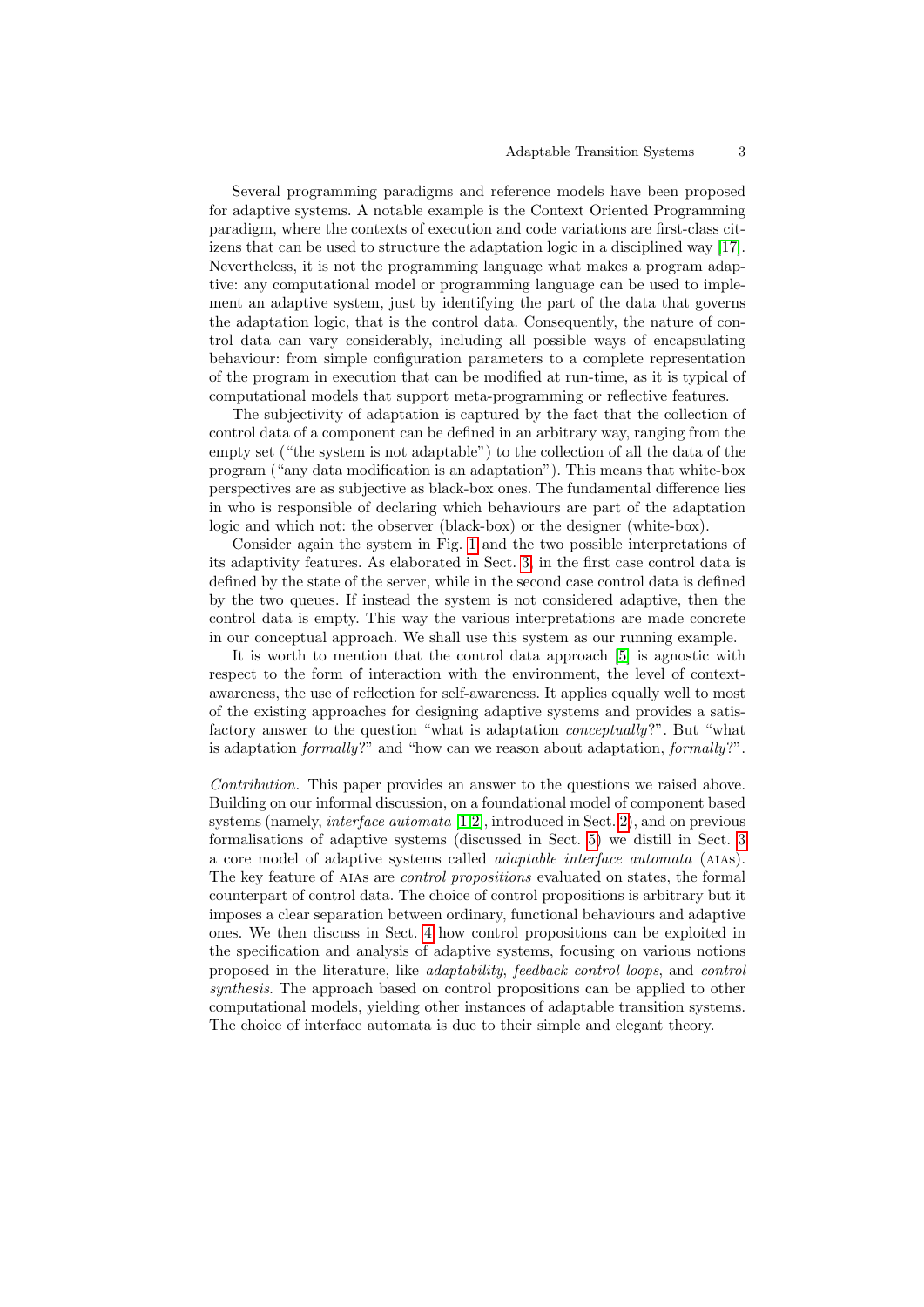4 R. Bruni, A. Corradini, F. Gadducci, A. Lluch Lafuente, A. Vandin

<span id="page-3-1"></span>Fig. 2. Three interface automata: Mac (left), Exe (centre), and Que (right).

## <span id="page-3-0"></span>2 Background

Interface automata were introduced in [\[2\]](#page-15-7) as a flexible framework for componentbased design and verification. We recall here the main concepts from [\[1\]](#page-14-0).

**Definition 1** (interface automaton). An interface automaton  $P$  is a tuple  $\langle V, V^i, A^I, A^O, \mathcal{T} \rangle$ , where V is a set of states;  $V^i \subseteq V$  is the set of initial states, which contains at most one element (if  $V^i$  is empty then P is called empty);  $A<sup>I</sup>$  and  $A<sup>O</sup>$  are two disjoint sets of input and output actions (we denote by  $\mathcal{A} = \mathcal{A}^I \cup \mathcal{A}^O$  the set of all actions); and  $\mathcal{T} \subseteq V \times \mathcal{A} \times V$  is a deterministic set of steps (i.e.  $(u, a, v) \in \mathcal{T}$ ,  $(u, a, v') \in \mathcal{T}$  implies  $v = v'$ ).

Example 1. Figure [2](#page-3-1) presents three interface automata modelling respectively a machine Mac (left), an execution queue Exe (centre), and a task queue Que (right). Intuitively, each automaton models one component of our running example (cf. Fig. [1\)](#page-1-0). The format of the states is as in our running example. The initial states are not depicted on purpose, because we will consider several cases. Here we assume that they are U, {} and [], respectively. The actions of the automata have been described in Sect. [1.](#page-0-0) The *interface* of each automaton is implicitly denoted by the action annotation: ? for inputs and ! for outputs.

Given  $\mathcal{B} \subseteq \mathcal{A}$ , we sometimes use  $P_{|\mathcal{B}|}$  to denote the automaton obtained by restricting the set of steps to those whose action is in  $\beta$ . Similarly, the set of actions in B labelling the outgoing transitions of a state u is denoted by  $\mathcal{B}(u)$ . A computation  $\rho$  of an interface automaton P is a finite or infinite sequence of consecutive *steps* (or *transitions*)  $\{(u_i, a_i, u_{i+1})\}_{i \leq n}$  from  $\mathcal T$  (thus *n* can be  $\omega$ ).

A partial composition operator is defined for automata: in order for two automata to be composable their interface must satisfy certain conditions.

**Definition 2** (composability). Let P and Q be two interface automata. Then, P and Q are composable if  $\mathcal{A}_P^O \cap \mathcal{A}_Q^O = \emptyset$ .

Let  $shared(P,Q) = A_P \cap A_Q$  and  $comm(P,Q) = (A_P^O \cap A_Q^I) \cup (A_P^I \cap A_Q^O)$  be the set of shared and communication actions, respectively. Thus, two interface automata can be composed if they share input or communication actions only.

Two composable interface automata can be combined in a product as follows.

**Definition 3 (product).** Let  $P$  and  $Q$  be two composable interface automata. Then the product  $P \otimes Q$  is the interface automaton  $\langle V, V^i, A^I, A^O, \mathcal{T} \rangle$  such that  $V=V_P\times V_Q; V^i=V_P^i\times V_Q^i;$   ${\cal A}^I=({\cal A}^I_P\cup {\cal A}^I_Q)\backslash\, comm(P,Q);$   ${\cal A}^O={\cal A}^O_P\cup {\cal A}^O_Q;$  and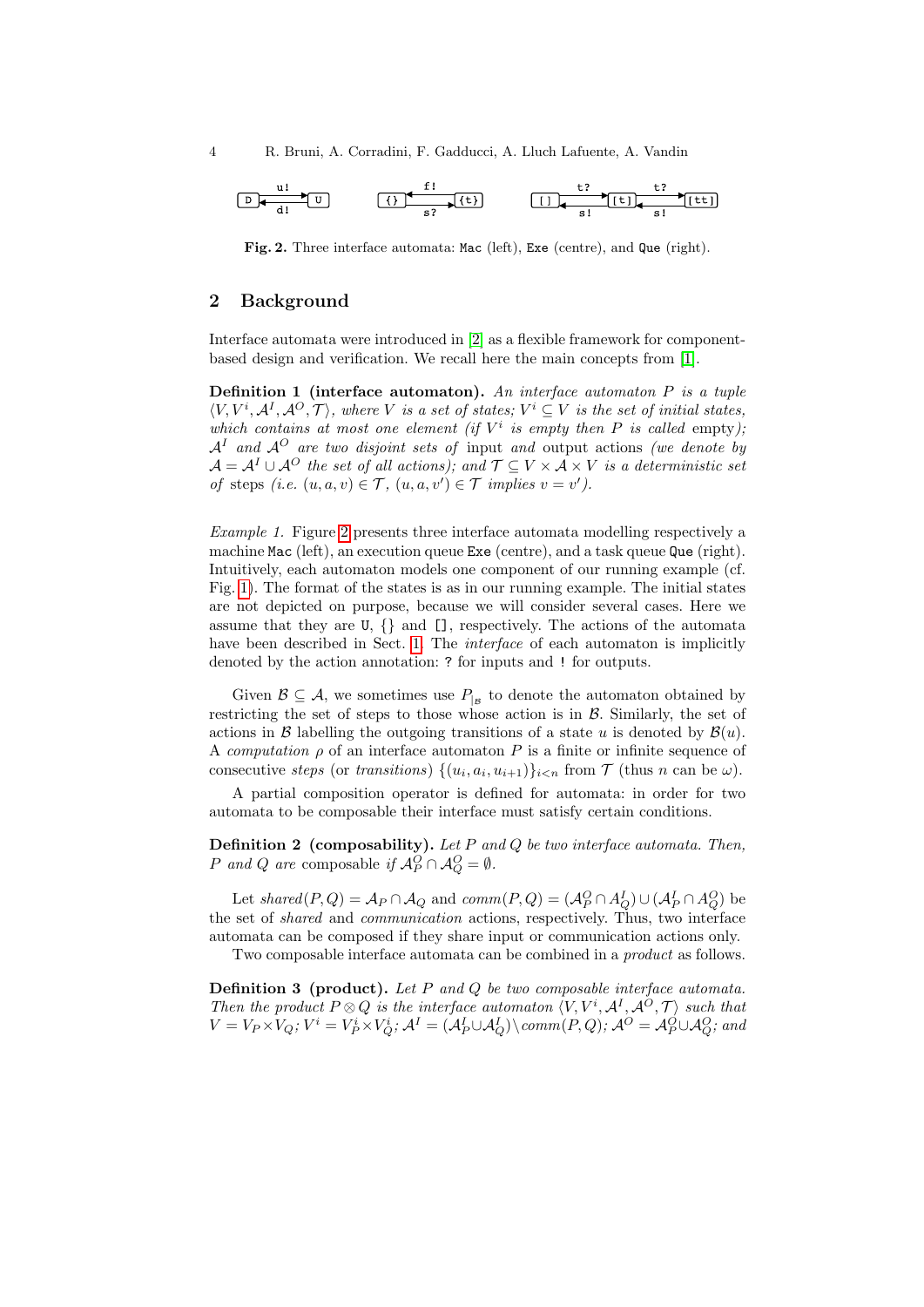

<span id="page-4-0"></span>Fig. 3. The product Mac ⊗ Exe ⊗ Que (left) and the composition Mac | Exe | Que (right).

 $\mathcal T$  is the union of  $\{((v, u), a, (v', u)) \mid (v, a, v') \in \mathcal T_P \land a \notin shared(P, Q) \land u \in V_Q\}$ (i.e. P steps),  $\{((v, u), a, (v, u')) \mid (u, a, u') \in \mathcal{T}_Q \land a \notin shared(P, Q) \land v \in V_P\}$ (i.e. Q steps), and  $\{((v, u), a, (v', u')) \mid (v, a, v') \in \mathcal{T}_P \land (u, a, u') \in \mathcal{T}_Q \land a \in$ shared $(P,Q)$  (i.e. steps where P and Q synchronise over shared actions).

In words, the product is a commutative and associative operation (up to isomorphism) that interleaves non-shared actions, while shared actions are synchronised in broadcast fashion, in such a way that shared input actions become inputs, communication actions become outputs.

Example 2. Consider the interface automata Mac, Exe and Que of Fig. [2.](#page-3-1) They are all pairwise composable and, moreover, the product of any two of them is composable with the remaining one. The result of applying the product of all three automata is depicted in Fig. [3](#page-4-0) (left).

States in  $P \otimes Q$  where a communication action is output by one automaton but cannot be accepted as input by the other are called incompatible or illegal.

**Definition 4 (incompatible states).** Let P and Q be two composable interface automata. The set incompatible(P,Q)  $\subseteq V_P \times V_Q$  of incompatible states of  $P \otimes Q$  is defined as  $\{(u, v) \in V_P \times V_Q \mid \exists a \in comm(P, Q) \cdot (a \in A_P^O(u) \land a \notin Q\})$  $\mathcal{A}_{Q}^{I}(v)$   $\vee$   $(a \in \mathcal{A}_{Q}^{O}(v) \land a \notin \mathcal{A}_{P}^{I}(u))$  }.

Example [3](#page-4-0). In our example, the product Mac  $\otimes$  Exe  $\otimes$  Que depicted in Fig. 3 (left) has several incompatible states, namely all those of the form " $s\{t\}[t]$ " or " $s\{\mathbf{t}\}$ [ $\mathbf{t}\mathbf{t}$ ]". Indeed, in those states, Que is willing to perform the output action s! but Exe is not able to perform the dual input action s?.

The presence of incompatible states does not forbid to compose interface automata. In an open system, compatibility can be ensured by a third automata called the environment which may e.g. represent the context of execution or an adaptation manager. Technically, an environment for an automaton  $R$  is a non-empty automaton  $E$  which is composable with  $R$ , synchronises with all output actions of R (i.e.  $\mathcal{A}_{E}^{I} = \mathcal{A}_{R}^{O}$ ) and whose product with R does not have incompatible states. Interesting is the case when R is  $P \otimes Q$  and E is a *compatible* environment, i.e. when the set incompatible  $(P,Q) \times V_E$  is not reachable in  $R \otimes E$ .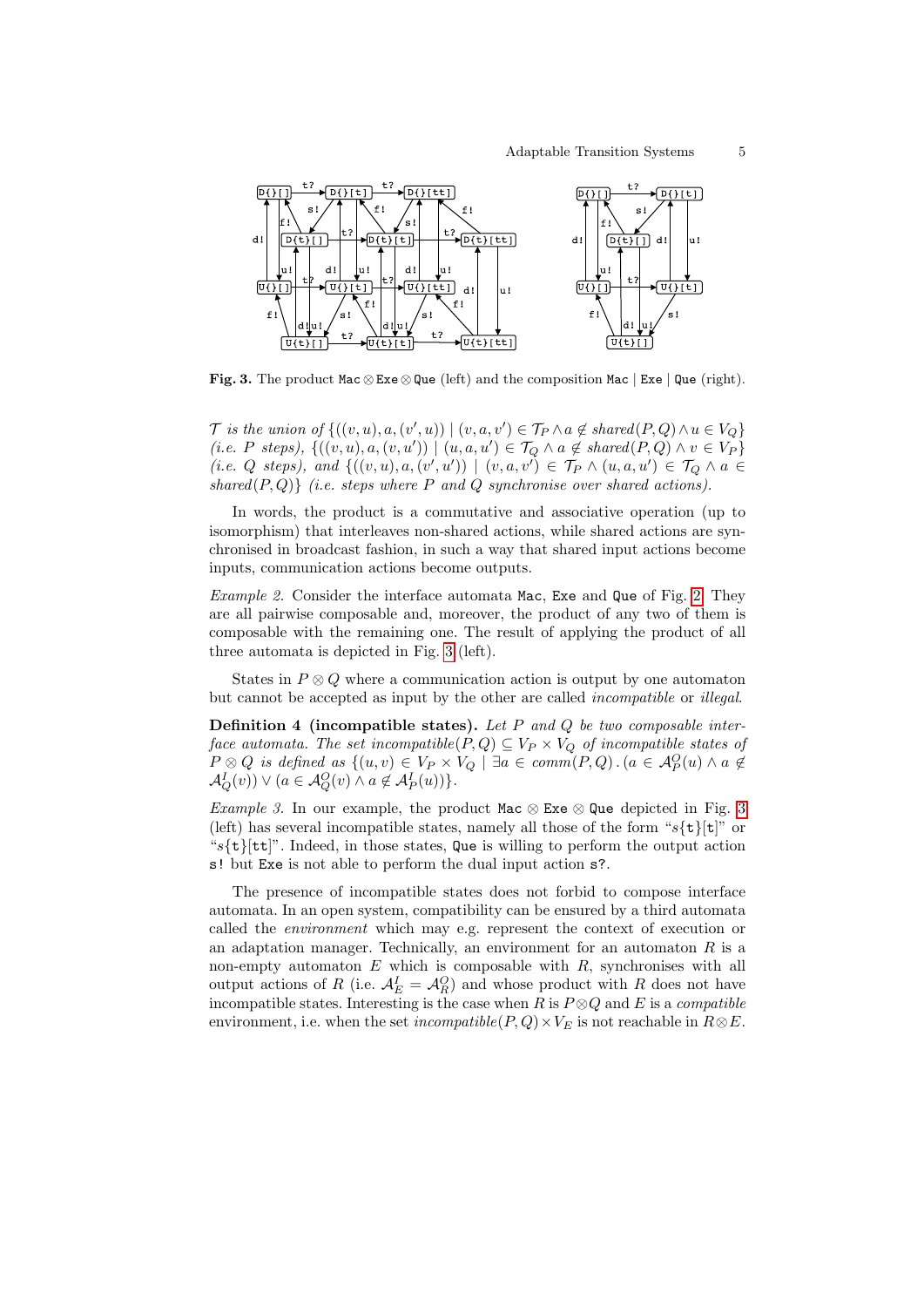Compatibility of two (composable, non-empty) automata is then expressed as the existence of a compatible environment for them. This also leads to the concept of *compatible* (or usable) states  $cmp(P \otimes$ Q) in the product of two composable interface automata  $P$  and  $Q$ , i.e. those for which an environment  $E$  exists that makes the set of incompatible states incompatible(P, Q) unreachable in  $P \otimes Q \otimes E$ .



<span id="page-5-1"></span>Fig. 4. An environment.

Example 4. Consider again the interface automata Mac, Exe and Que of Fig. [2.](#page-3-1) Automata Mac and Exe are trivially compatible, and so are Mac and Que. Exe and Que are compatible as well, despite of the incompatible states  $\{t\}$ [t] and  $\{t\}$ [tt] in their product Exe  $\otimes$  Que. Indeed an environment that does not issue a second task execution requests  $t!$  without first waiting for a termination notification (like the one in Fig. [4\)](#page-5-1) can avoid reaching the incompatible states.

We are finally ready to define the composition of interface automata.

**Definition 5 (composition).** Let  $P$  and  $Q$  be two composable interface automata. The composition  $P \mid Q$  is an interface automaton  $\langle V, V^i, A_{P\otimes Q}^I, A_{P\otimes Q}^O,$  $\mathcal{T} \rangle$  such that  $V = \text{cmp}(P \otimes Q)$ ;  $V^i = V^i_{P \otimes Q} \cap V$ ; and  $\mathcal{T} = \mathcal{T}_{P \otimes Q} \cap (V \times \mathcal{A} \times V)$ .

Example 5. Consider the product Mac  $\otimes$  Exe  $\otimes$  Que depicted in Fig. [3](#page-4-0) (left). All states of the form  $s\{\mathbf{t}\}\{\mathbf{t}\}$  and  $s\{\mathbf{t}\}\{\mathbf{t}\}$  are incompatible and states  $\mathbf{D}\{\{\mathbf{t}\}\}$  and U{}[tt] are not compatible, since no environment can prevent them to enter the incompatible states. The remaining states are all compatible. The composition Mac | Exe | Que is the interface automaton depicted in Fig. [3](#page-4-0) (right).

# <span id="page-5-0"></span>3 Adaptable Interface Automata

Adaptable interface automata extend interface automata with atomic propositions (state observations) a subset of which is called control propositions and play the role of the control data of [\[5\]](#page-15-5).

**Definition 6 (adaptable interface automata).** An adaptable interface automaton (AIA) is a tuple  $\langle P,\Phi,l,\Phi^c\rangle$  such that  $P = \langle V,V^i,\mathcal{A}^I,\mathcal{A}^O,\mathcal{T}\rangle$  is an interface automaton;  $\Phi$  is a set of atomic propositions,  $l: V \to 2^{\Phi}$  is a labelling function mapping states to sets of propositions; and  $\Phi^c \subseteq \Phi$  is a distinguished subset of control propositions.

<span id="page-5-2"></span>Abusing the notation we sometimes call  $P$  an AIA with underlying interface automaton P, whenever this introduces no ambiguity. A transition  $(u, a, u') \in$ T is called an adaptation if it changes the control data, i.e. if there exists a proposition  $\phi \in \Phi^c$  such that either  $\phi \in l(u)$  and  $\phi \notin l(u')$ , or vice versa. Otherwise, it is called a *basic* transition. An action  $a \in A$  is called a *control* action if it labels at least one adaptation. The set of all control actions of an AIA P is denoted by  $\mathcal{A}_P^C$ .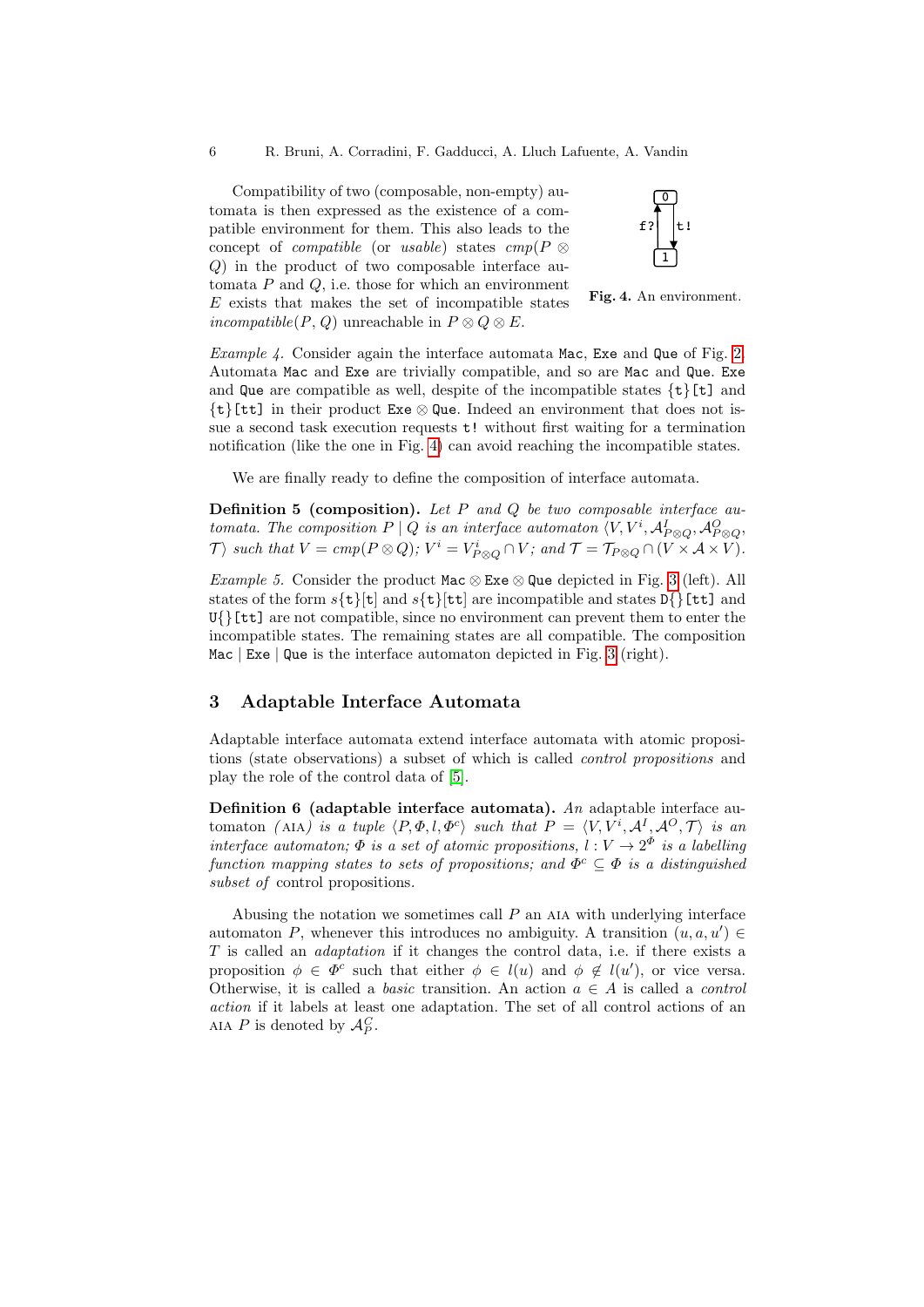Example 6. Recall the example introduced in Sect. [1.](#page-0-0) We raised the question whether the interface automaton S of Fig. [1](#page-1-0) is (self-)adaptive or not. Two arguments were given. The first argument was "the server schedules tasks only when it is up". That is, we identify two different behaviours of the server (when it is up or down, respectively), interpreting a change of behaviour as an adaptation. We can capture this interpretation by introducing a control proposition that records the state of the server. More precisely, we define the aia Switch(S) in the following manner. The underlying interface automaton is S; the only (control) proposition is up, and the labelling function maps states of the form  $\mathbb{U}\{\ldots\}[\ldots]$ into  $\{up\}$  and those of the form  $D\{\ldots\}[\ldots]$  into  $\emptyset$ . The control actions are then u and d. The second argument was "the system starts the server up only when there is at least one task to schedule, and shuts it down only when no task has to be processed". In this case the change of behaviour (adaptation) is triggered either by the arrival of a task in the waiting queue, or by the removal of the last task scheduled for execution. Therefore we can define the control data as the state of both queues. That is, one can define an AIA Scheduler(S) having as underlying interface automaton the one of Fig. [1,](#page-1-0) as control propositions all those of the form queues\_status\_q\_r (with  $q \in \{\texttt{.}, \texttt{t}\},$  and  $r \in \{\texttt{.}, \texttt{t}, \texttt{t}\}\)$ , and a labelling function that maps states of the form  $s{q}[r]$  to the set  ${queues\_status_q_r}$ . In this case the control actions are s, f and t.

Computations. The computations of an aia (i.e. those of the underlying interface automata) can be classified according to the presence of adaptation transitions. For example, a computation is basic if it contains no adaptive step, and it is adaptive otherwise. We will also use the concepts of basic computation starting at a state  $u$  and of *adaptation phase*, i.e. a maximal computation made of adaptive steps only.

Coherent control. It is worth to remark that what distinguishes adaptive computations and adaptation phases are not the actions, because control actions may also label transitions that are not adaptations. However, very often an aia has *coherent control*, meaning that the choice of control propositions is coherent with the induced set of control actions, in the sense that all the transitions labelled with control actions are adaptations.

**Composition.** The properties of composability and compatibility for AIA, as well as product and composition operators, are lifted from interface automata.

**Definition 7 (composition).** Let P and Q be two AIAs whose underlying interface automata  $P'$ ,  $Q'$  are composable. The composition  $P \mid Q$  is the AIA  $\langle P' | Q', \Phi, l, \Phi^c \rangle$  such that the underlying interface automaton is the composition of P' and  $Q'$ ;  $\Phi = \Phi_P \oplus \Phi_Q$  (i.e. the set of atomic propositions is the disjoint union of the atomic propositions of P and Q);  $\Phi^c = \Phi_P^c \oplus \Phi_Q^c$ ; and l is such that  $l((u, v)) = l_P(u) \cup l_Q(v)$  for all  $(u, v) \in V$  (i.e. a proposition holds in a composed state if it holds in its original local state).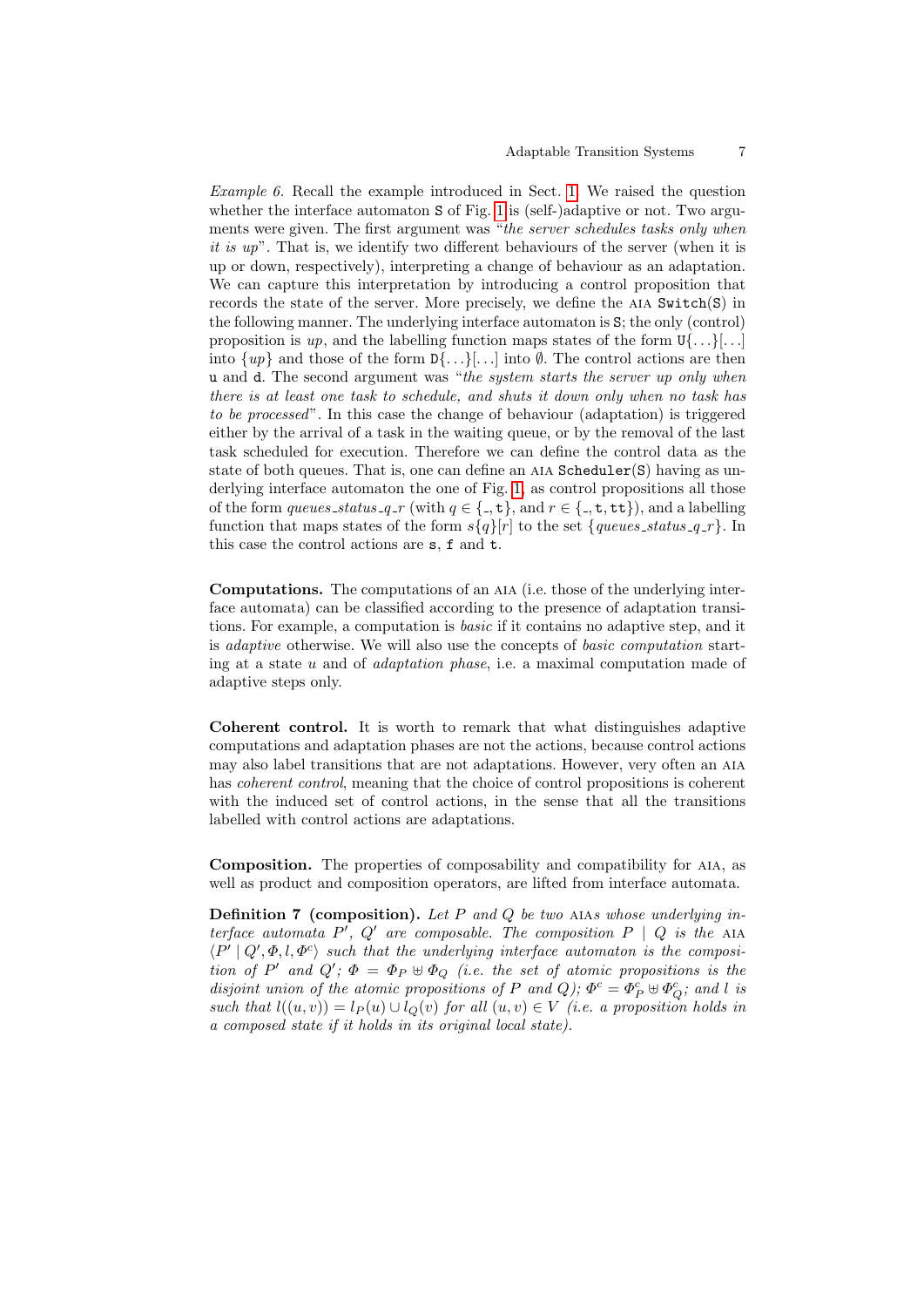Since the control propositions of the composed system are the disjoint union of those of the components, one easily derives that control coherence is preserved by composition, and that the set of control actions of the product is obtained as the union of those of the components.

# <span id="page-7-0"></span>4 Exploiting Control Data

We explain here how the distinguishing features of AIA (i.e. control propositions and actions) can be exploited in the design and analysis of self-adaptive systems. For the sake of simplicity we will focus on AIA with coherent control, as it is the case of all of our examples. Thus, all the various definitions/operators that we are going to define on AIA may rely on the manipulation of control actions only.

#### 4.1 Design

Well-formed interfaces. The relationship between the set of control actions  $\mathcal{A}_P^C$  and the alphabets  $\mathcal{A}_P^I$  and  $\mathcal{A}_P^O$  is arbitrary in general, but it could satisfy some pretty obvious constraints for specific classes of systems.

Definition 8 (adaptable, controllable and self-adaptive ATSs). Let  $P$  be an AIA. We say that P is adaptable if  $\mathcal{A}_P^C \neq \emptyset$ ; controllable if  $\mathcal{A}_P^C \cap \mathcal{A}_P^I \neq \emptyset$ ; self-adaptive if  $\mathcal{A}_P^C \cap \mathcal{A}_P^O \neq \emptyset$ .

Intuitively, an AIA is *adaptable* if it has at least one control action, which means that at least one transition is an adaptation. An adaptable AIA is controllable if control actions include some input actions, or self-adaptive if control actions include some output actions (which are under control of the AIA).

From these notions we can derive others. For instance, we can say that an adaptable aia is *fully self-adaptive* if  $\mathcal{A}_P^C \cap \mathcal{A}_P^I = \emptyset$  (the aia has full control over adaptations). Note that hybrid situations are possible as well, when control actions include both input actions (i.e. actions in  $\mathcal{A}_P^I$ ) and output actions (i.e. actions in  $\mathcal{A}_{P}^{O}$ ). In this case we have that P is both self-adaptive and controllable.

Example 7. Consider the aia Scheduler(S) and Switch(S) described in Example [6,](#page-5-2) whose underlying automaton (S) is depicted in Fig. [1.](#page-1-0) Switch(S) is fully self-adaptive and not controllable, since its control actions do not include input actions, and therefore the environment cannot force the execution of control actions directly. On the other hand, Scheduler(S) is self-adaptive and controllable, since some of its control actions are outputs and some are inputs.

Consider instead the interface automaton A in the left of Fig. [5,](#page-8-0) which is very much like the automaton Mac  $\otimes$  Exe  $\otimes$  Que of Fig. [3,](#page-4-0) except that all actions but f have been turned into input actions and states of the form  $s\{\mathbf{t}\}\$  [tt] have been removed. The automaton can also be seen as the composition of the two automata on the right of Fig. [5.](#page-8-0) And let us call  $Scheduler(A)$  and  $Switch(A)$ the aia obtained by applying the control data criteria of Scheduler(S) and Switch(S), respectively. Both Scheduler(A) and Switch(A) are adaptable and controllable, but only  $Scheduler(A)$  is self-adaptive, since it has at least one control output action (i.e. f!).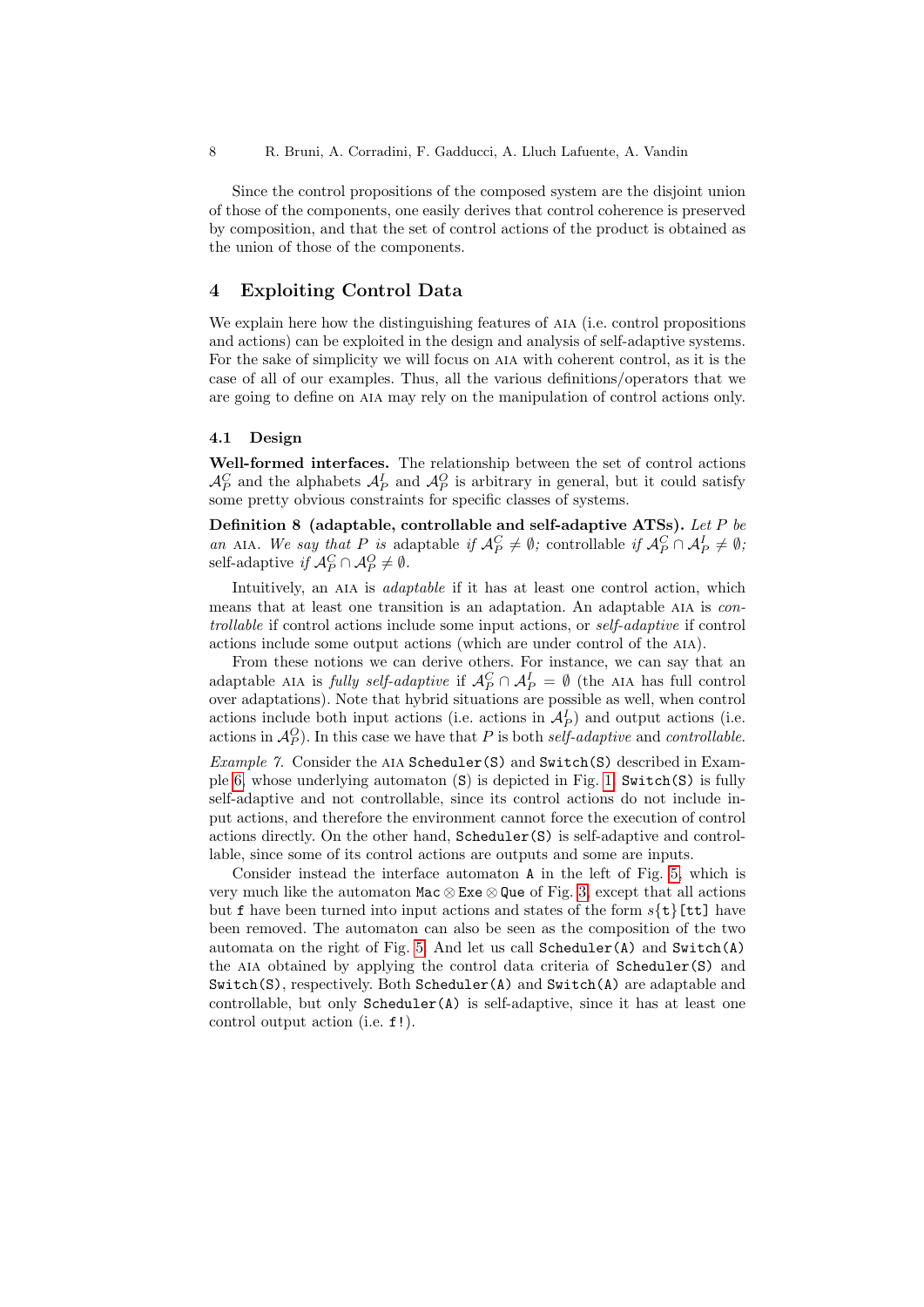

<span id="page-8-0"></span>Fig. 5. An adaptable server (left) and its components (right).

Composition. As discussed in Sect. [3,](#page-5-0) the composition operation of interface automata can be extended seamlessly to AIA. Composition can be used, for example, to combine an adaptable basic component B and an adaptation manager  $M$  in a way that reflects a specific adaptation logic. In this case, natural well-formedness constraints can be expressed as suitable relations among sets of actions. For example, we can define when a component M controls another component B as follows.



<span id="page-8-1"></span>Fig. 6. A controller.

**Definition 9 (controlled composition).** Let  $B$  and  $M$  be two composable AIA. We say that M controls B in B | M if  $\mathcal{A}_{B}^C \cap \mathcal{A}_{M}^O \neq \emptyset$ . In addition, we say that M controls completely B in B | M if  $\mathcal{A}_{B}^{C} \subseteq \mathcal{A}_{M}^{O}$ .

This definition can be used, for instance, to allow or to forbid mutual control. For example, if a manager  $M$  is itself at least partly controllable (i.e.  $\mathcal{A}_{M}^{C}\cap\mathcal{A}_{M}^{I}\neq$ ∅), a natural requirement to avoid mutual control would be that the managed component B and M are such the  $\mathcal{A}_{B}^{O} \cap \mathcal{A}_{M}^{C} = \emptyset$ , i.e. that B cannot control M.

Example 8. Consider the adaptable server depicted on the left of Fig. [5](#page-8-0) as the basic component whose control actions are d, u and s. Consider further the controller of Fig. [6](#page-8-1) as the manager, which controls completely the basic component. A superficial look at the server and the controller may lead to think that their composition yields the adaptive server of Fig. [1,](#page-1-0) yet this not the case. Indeed, the underlying interface automata are not compatible due to the existence of (unavoidable) incompatible states.

Control loops and action classification. The distinction between input, output and control actions is suitable to model some basic interactions and well-formedness criteria as we explained above. More sophisticated cases such as control loops are better modelled if further classes of actions are distinguished.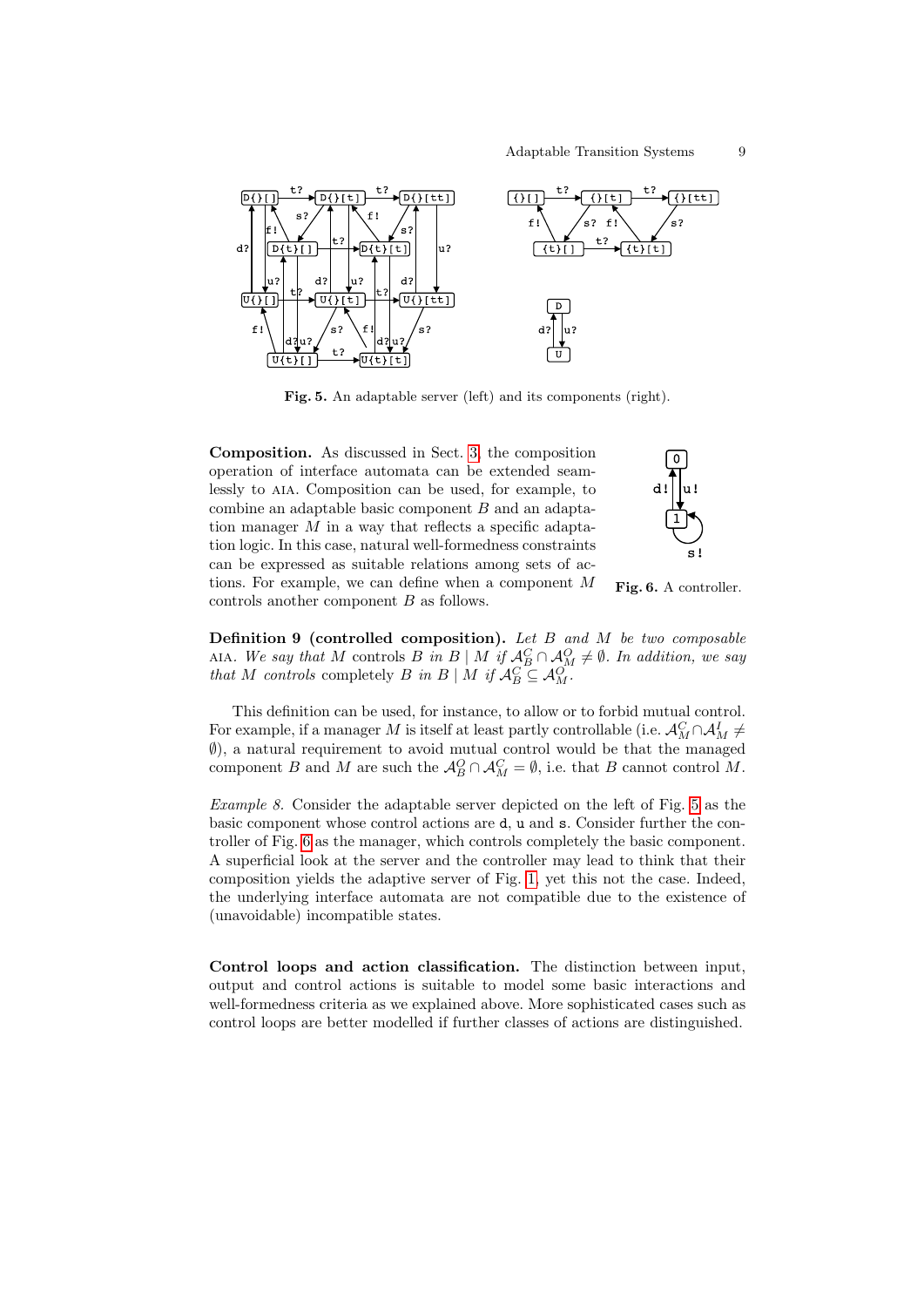As a paradigmatic example, let us consider the control loop of the MAPE-K reference model [\[9\]](#page-15-8), illustrated in Fig. [7.](#page-9-0) This reference model is the most influential one for autonomic and adaptive systems. The name MAPE-K is due to the main activities of autonomic manager components (Monitor, Analyse, Plan, Execute) and the fact that all such activities operate and exploit the same Knowledge base.

According to this model, a self-adaptive system is made of a component implementing the applica-



## <span id="page-9-0"></span>Fig. 7. MAPE-K loop.

tion logic, equipped with a control loop that monitors the execution through suitable sensors, analyses the collected data, plans an adaptation strategy, and finally executes the adaptation of the managed component through some effectors. The managed component is considered to be an adaptable component, and the system made of both the component and the manager implementing the control loop is considered as a self-adaptive component.

AIA can be composed so to adhere to the MAPE-K reference model as schematised in Fig. [8.](#page-9-1) First, the autonomic manager component M and the managed component B have their functional input and output actions, respectively  $I \subseteq \mathcal{A}_M^I$ ,  $O \subseteq \mathcal{A}_M^O$ ,  $I' \subseteq \mathcal{A}_B^I$ ,  $O' \subseteq \mathcal{A}_{B}^{O}$  such that no dual action is shared (i.e.  $comm(B, M) \cap (I \cup I') = \emptyset$  but inputs may be shared (i.e. possibly  $I \cap I' \neq \emptyset$ ). The autonomic manager is controllable and has hence a distinguished set of control actions  $C = \mathcal{A}_B^C$ . The dual of such control actions, i.e. the output actions of  $M$  that synchronise with the

<span id="page-9-1"></span>

Fig. 8. MAPE-K actions. input control actions  $B$  can be regarded as *effectors*  $F \subseteq \mathcal{A}_{M}^{\mathcal{O}}$ , i.e. output actions used to trigger adaptation. In addition, M will also have *sensor* input actions  $S \subseteq A_M^I$  to sense the status of B, notified via emit output actions  $E \subseteq \mathcal{A}_{M}^{\mathcal{O}}$ . Clearly, the introduced sets partition inputs and outputs, i.e.  $I \uplus S = \mathcal{A}_M^I$ ,  $O \uplus F = \mathcal{A}_M^O$ ,  $E \uplus I' = \mathcal{A}_B^I$  and  $O' \uplus C = \mathcal{A}_M^O$ .

#### 4.2 Analysis and verification

<span id="page-9-2"></span>Property classes. By the very nature of adaptive systems, properties that one is interested to verify on them can be classified according to the kind of computations that are concerned with, so that the usual verification (e.g. model checking problem)  $P \models \psi$  (i.e. "does the AIA P satisfy property  $\psi$ ?") is instantiated in some of the computations of P depending of the class of  $\psi$ .

For example, some authors (e.g. [\[20,](#page-15-9)[19](#page-15-10)[,10\]](#page-15-11)) distinguish the following three kinds of properties. Local properties are "properties of one [behavioral] mode", i.e. properties that must be satisfied by basic computations only. Adaptation properties are to be "satisfied on interval states when adapting from one behavioral mode to another", i.e. properties of adaptation phases. Global properties "regard program behavior and adaptations as a whole. They should be satisfied by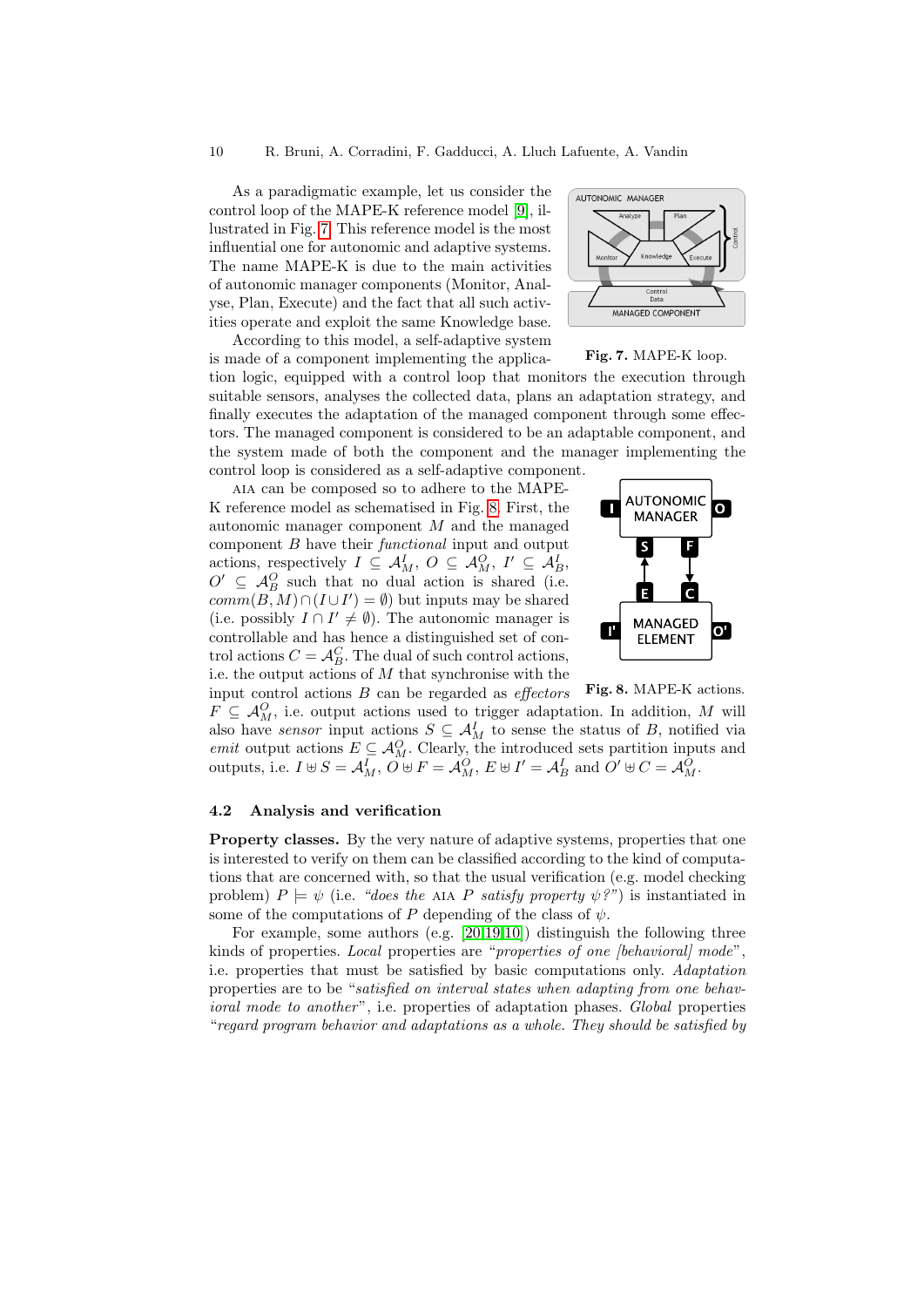the adaptive program throughout its execution, regardless of the adaptations.", i.e. properties about the overall behaviour of the system.

To these we add the class of adaptability properties, i.e. properties that may fail for local (i.e. basic) computations, and that need the adapting capability of the system to be satisfied.

**Definition 10 (adaptability property).** Let P be an AIA. A property  $\psi$  is an adaptability property for P if  $P \models \psi$  and  $P|_{A_P \setminus A_P^C} \not\models \psi$ .

Example 9. Consider the adaptive server of Fig. [1](#page-1-0) and the aia Scheduler(S) and Switch(S), with initial state  $U\{\}$ . Consider further the property "whenever a task is received, the server can finish it". This is an adaptability property for Scheduler(S) but not for Switch(S). The main reason is that in order to finish a task it first has to be received  $(t)$  and scheduled  $(s)$ , which is part of the adaptation logic in Scheduler(S) but not in Switch(S). In the latter, indeed, the basic computations starting from state  $U\{\}$ . In are able to satisfy the property.

<span id="page-10-0"></span>Weak and strong adaptability. AIA are also amenable for the analysis of the computations of interface automata in terms of adaptability. For instance, the concepts of weak and strong adaptability from [\[13\]](#page-15-12) can be very easily rephrased in our setting. According to [\[13\]](#page-15-12) a system is weakly adaptable if "for all paths, it always holds that as soon as adaptation starts, there exists at least one path for which the system eventually ends the adaptation phase", while a system is strongly adaptable if "for all paths, it always holds that as soon as adaptation starts, all paths eventually end the adaptation phase".

Strong and weak adaptability can also be characterised by formulae in some temporal logic [\[13\]](#page-15-12), ACTL [\[7\]](#page-15-13) in our setting.

Definition 11 (weak and strong adaptability). Let  $P$  be an AIA. We say that P is weakly adaptable if  $P \models \textbf{AG EF EX} \{ \mathcal{A}_P \setminus \mathcal{A}_P^C \}$ true, and strongly adaptable if  $P \models \textbf{AG AF}{}(\textbf{EX}\lbrace \mathcal{A}_P \rbrace true \land \textbf{AX}\lbrace \mathcal{A}_P \setminus \mathcal{A}_P^C \rbrace true)$ .

The formula characterising weak adaptability states that along all paths (A) it always  $(G)$  holds that there is a path  $(E)$  where eventually  $(F)$  a state will be reached where a basic step can be executed  $(\mathbf{EX}\{\mathcal{A}_P \setminus \mathcal{A}_P^C\}$ *true*). Similarly, the formula characterising strong adaptability states that along all paths  $(A)$ it always  $(G)$  holds that along all paths  $(A)$  eventually  $(F)$  a state will be reached where at least one step can be fired  $(EX{A<sub>P</sub>}true)$  and all fireable actions are basic steps  $(\mathbf{AX}\{\mathcal{A}_P \setminus \mathcal{A}_P^C\}true)$ . Apart from its conciseness, such characterisations enables the use of model checking techniques to verify them.

Example 10. The AIA Switch(S) (cf. Fig. [1\)](#page-1-0) is strongly adaptable, since it does not have any infinite adaptation phase. Indeed every control action (u or d) leads to a state where only basic actions  $(t, f \text{ or } s)$  can be fired. On the other hand, Scheduler(S) is weakly adaptable due to the presence of loops made of adaptive transitions only (namely, t, s and f), which introduce an infinite adaptation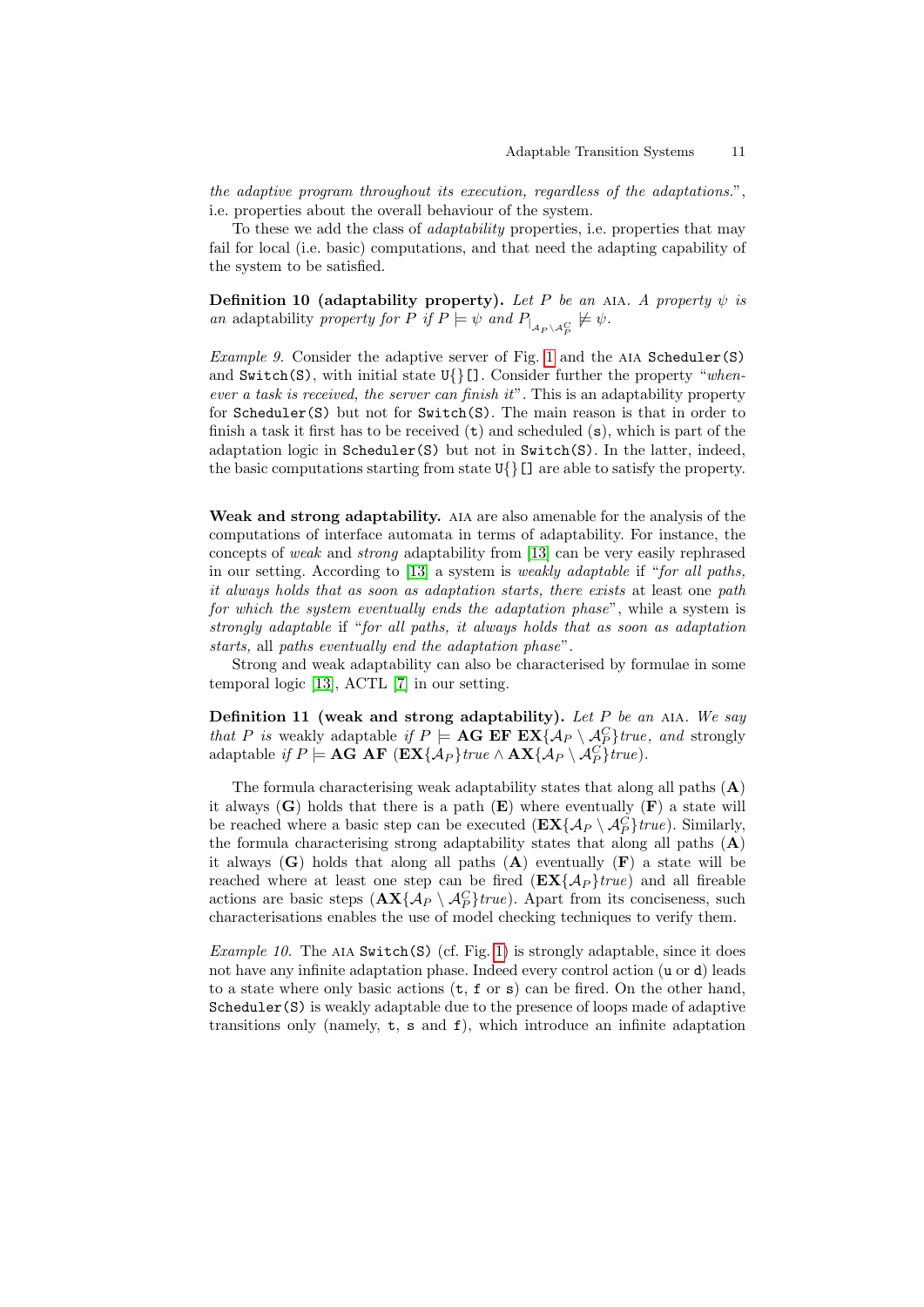phase. Consider now the AIA Scheduler(A) and Switch(A) (cf. Fig. [5\)](#page-8-0). Both are weakly adaptable due to the loops made of adaptive transitions only;: e.g. in Switch(A) there are cyclic behaviours made of the control actions u and d.

#### 4.3 Reverse engineering and control synthesis

Control data can also guide reverse engineering activities. For instance, is it possible to decompose an AIA  $S$  into a basic adaptable component  $B$  and a suitable controller  $M$ ? We answer in the positive, by presenting first a trivial solution and then a more sophisticated one based on control synthesis.

Basic decomposition. In order to present the basic decomposition we need some definitions. Let  $P^{\perp_B}$  denote the operation that given an automaton F results in an automaton  $P^{\perp_B}$  which is like P but where actions in  $\mathcal{B} \subseteq \mathcal{A}$ have been complemented (inputs become outputs and vice versa). Formally,  $P^{\perp_{\mathcal{B}}} = \langle V, V^i, ((\mathcal{A}^I \setminus \mathcal{B}) \cup (\mathcal{A}^O \cap \mathcal{B})), ((\mathcal{A}^O \setminus \mathcal{B}) \cup (\mathcal{A}^I \cap \mathcal{B})), \mathcal{T} \rangle$ . This operation can be trivially lifted to aia by preserving the set of control actions.

It is easy to see that interface automata have the following property. If P is an interface automaton and  $O_1$ ,  $O_2$  are sets of actions that partition  $\mathcal{A}_P^O$ (i.e.  $\mathcal{A}_P^O = O_1 \oplus O_2$ ), then P is isomorphic to  $P^{\perp_{O_1}} \mid P^{\perp_{O_2}}$ . This property can be exploited to decompose an AIA P as  $M \mid B$  by choosing  $M = P^{\perp_{\mathcal{A}_{P}^{\mathcal{O}}\setminus\mathcal{A}_{P}^{\mathcal{C}}}}$  and  $B = P^{-\frac{1}{2} A_P^O \cap A_P^C}$ . Intuitively, the manager and the base component are identical to the original system and only differ in their interface. All output control actions are governed by the manager  $M$  and become inputs in the base component B. Outputs that are not control actions become inputs in the manager. This decomposition has some interesting properties:  $B$  is fully controllable and, if  $P$ is fully self-adaptive, then  $M$  completely controls  $B$ .

*Example 11.* Consider the server  $S$ cheduler $(S)$  (cf. Fig. [1\)](#page-1-0). The basic decomposition provides the manager with underlying automata depicted in Fig. [9](#page-12-0) (left) and the basic component depicted in Fig. [9](#page-12-0) (right). Vice versa, if the server Switch(S) (cf. Fig. [1\)](#page-1-0) is considered, then the basic decomposition provides the manager with underlying automata depicted in Fig. [9](#page-12-0) (right) and the basic component depicted in Fig. [9](#page-12-0) (left).

**Decomposition as control synthesis.** In the basic decomposition both  $M$ and  $B$  are isomorphic (and hence of equal size) to the original AIA  $S$ , modulo the complementation of some actions. It is however possible to apply heuristics in order to obtain smaller non-trivial managers and base components. One possibility is to reduce the set of actions that  $M$  needs to observe (its input actions). Intuitively, one can make the choice of ignoring some input actions and collapse the corresponding transitions. Of course, the resulting manager M must be checked for the absence of non-determinism (possibly introduced by the identification of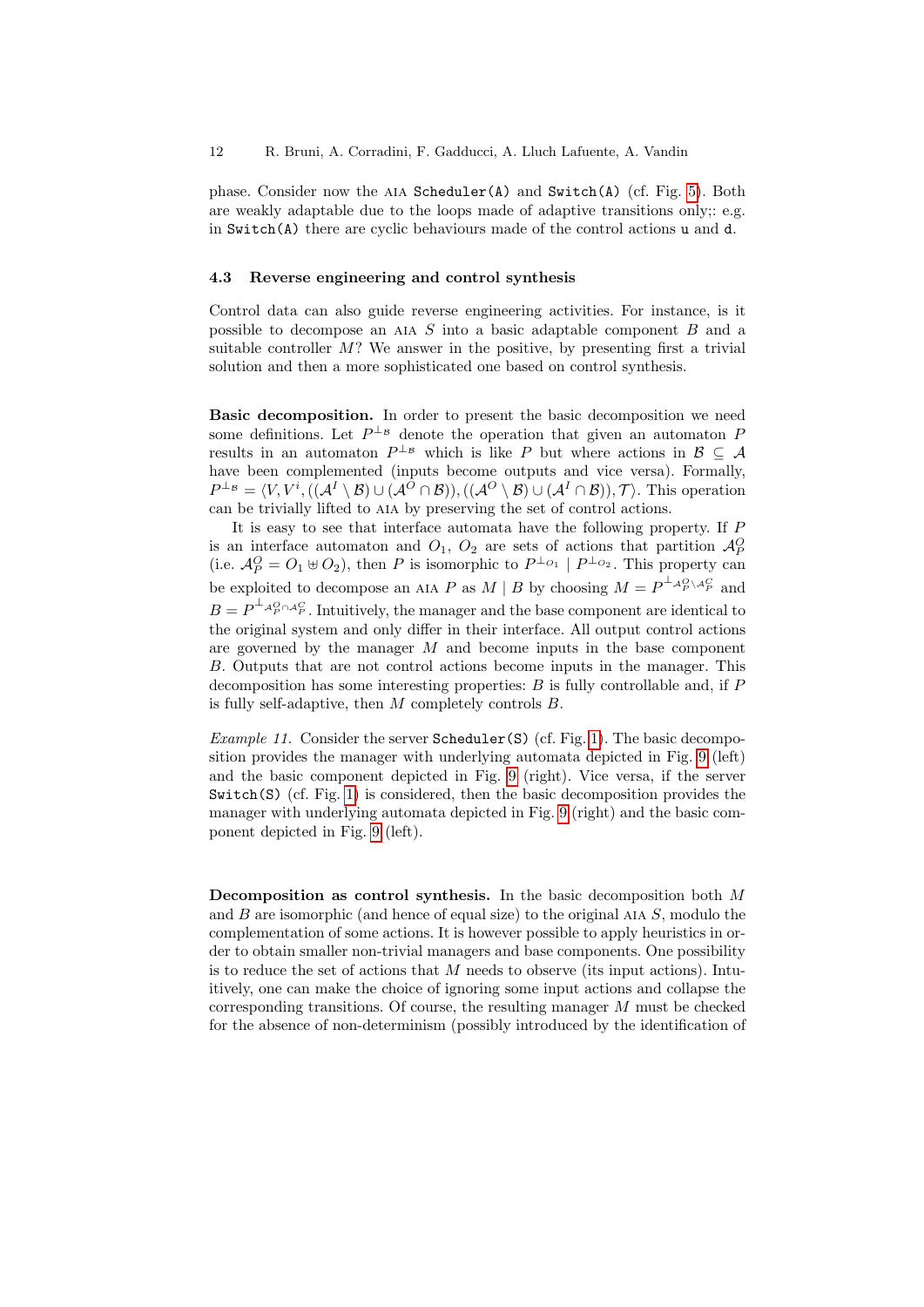

<span id="page-12-0"></span>Fig. 9. A basic decomposition.

states) but will be a smaller manager candidate. Once a candidate  $M$  is chosen we can resort to solutions to the control synthesis problem.

We recall that the synthesis of controllers for interface automata [\[4\]](#page-15-14) is the problem of solving the equation  $P | Y \preceq Q$ , for a given system Q and component  $P$ , i.e. finding a component Y such that, when composed with  $P$ , results in a system which refines  $Q$ . An interface automaton  $R$  refines an interface automaton S if (i)  $A_R^I \subseteq A_S^I$ , (ii)  $A_R^O \subseteq A_S^O$ , and (iii) there is an *alternating simulation* relation  $\varrho$  from R to S, and two states  $u \in V_R^i$ ,  $v \in V_S^i$  such that  $(u, v) \in \varrho$  [\[1\]](#page-14-0). An alternating simulation relation  $\rho$  from an interface automaton R to an interface automaton S is a relation  $\varrho \subseteq V_R \times V_S$  such that for all  $(u, v) \in \varrho$  and all  $a \in \mathcal{A}_{R}^O(u) \cup \mathcal{A}_{S}^I(v)$  we have (i)  $\mathcal{A}_{S}^I(v) \subseteq \mathcal{A}_{R}^I(u)$  (ii)  $\mathcal{A}_{R}^O(u) \subseteq \mathcal{A}_{S}^O(v)$  (iii) there are  $u' \in V_R$ ,  $v' \in V_S$  such that  $(u, a, u') \in \mathcal{T}_R$ ,  $(v, a, v') \in \mathcal{T}_S$  and  $(u', v') \in \varrho$ .

The control synthesis solution of [\[4\]](#page-15-14) can be lifted to aia in the obvious way. The equation under study in our case will be  $B \mid M \preceq P$ . The usual case is when B is known and M is to be synthesised, but it may also happen that M is given and  $B$  is to be synthesised. The solution of  $[4]$  can be applied in both cases since the composition of interface automata is commutative. Our methodology is illustrated with the latter case, i.e. we first fix a candidate  $M$  derived from P. Then, the synthesis method of [\[4\]](#page-15-14) is used to obtain B. Our procedure is not always successful: it may be the case that no decomposition is found.

Extracting the adaptation logic. In order to extract a less trivial manager from an AIA  $P$  we can proceed as follows. We define the bypassing of an action set  $\mathcal{B} \subseteq \mathcal{A}$  in P as  $P_{|\mathcal{B}, \equiv}$ , which is obtained by  $P_{|\mathcal{B}|}$  (that is, the AIA obtained from  $P$  by deleting those transitions whose action belong to  $B$ ) collapsing the states via the equivalence relation induced by  $\{u \equiv v \mid (u, a, v) \in \mathcal{T}_P \land a \in \mathcal{B}\}.$ 

The idea is then to choose a subset  $\mathcal{B}$  of  $\mathcal{A}_P \setminus \mathcal{A}_P^C$  (i.e. it contains no control action) that the manager  $M$  needs not to observe. The candidate manager  $M$  is then  $P_{|_{\mathcal{B}},\equiv}^{\perp_{\mathcal{A}_{\mathcal{P}}^{\mathcal{C}}\setminus\mathcal{A}_{\mathcal{P}}^{\mathcal{C}}}}$ . Of course, if the result is not deterministic, this candidate must be discarded: more observations may be needed.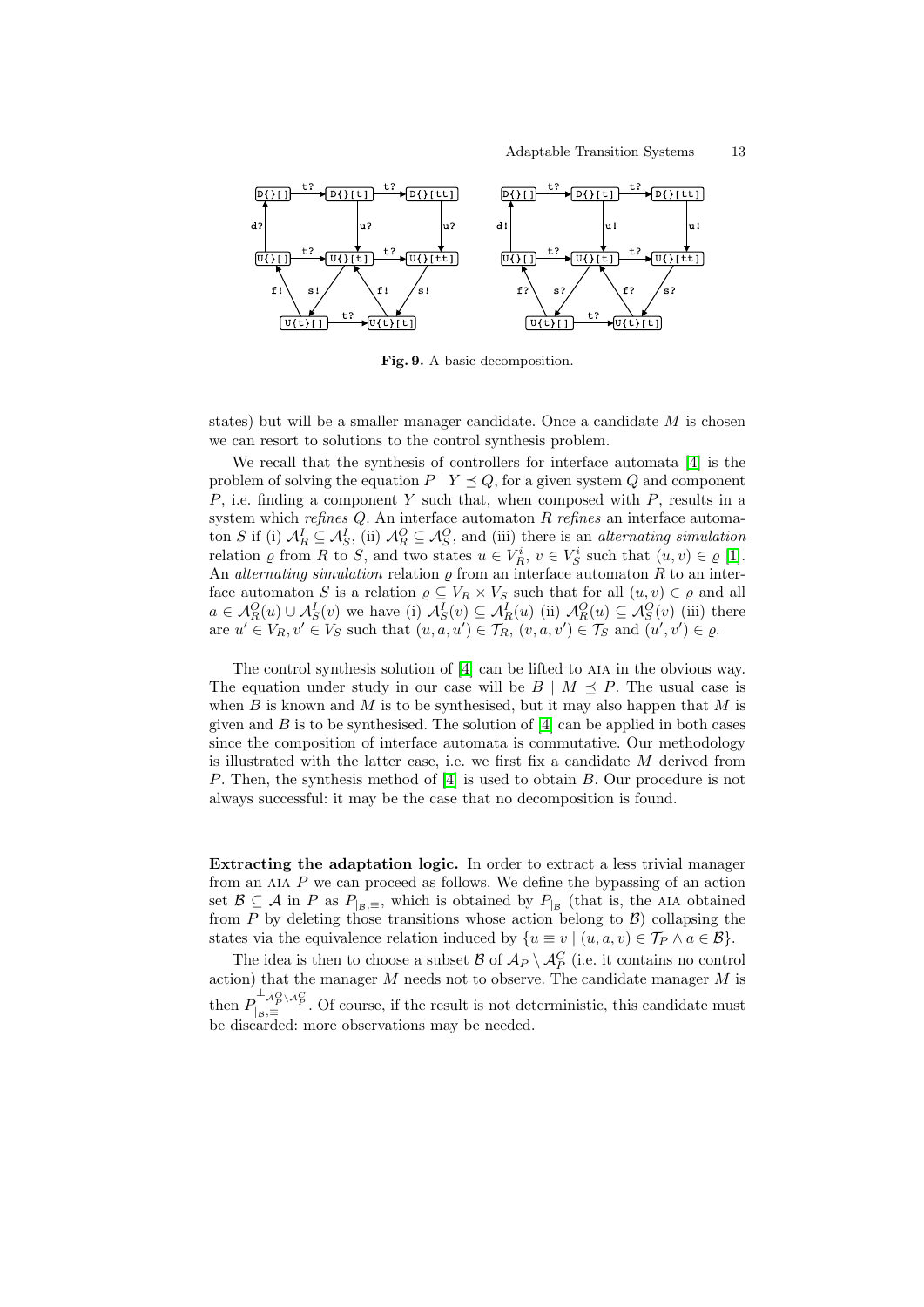

<span id="page-13-1"></span>Fig. 10. Bypassed managers for Scheduler(S) (left) and Switch(S) (right).

Extracting the application logic. We are left with the problem of solving the equation  $B \mid M \prec P$  for given P and M. It is now sufficient to use the solution of [\[4\]](#page-15-14) which defines B to be  $(M | P^{\perp})^{\perp}$ , where  $P^{\perp}$  abbreviates  $P^{\perp_{A_P}}$ . If the obtained  $B$  and  $M$  are compatible, the reverse engineering problem has been solved. Otherwise we are guaranteed that no suitable managed component B exists for the candidate manager M since the solution of [\[4\]](#page-15-14) is sound and complete. A different choice of control data or hidden actions should be done.

*Example 12.* The manager Scheduler (S)  $\frac{\downarrow_{\{u, d\}}}{\{u, d\}}$  (see Fig. [10,](#page-13-1) left) and the other manager Switch(S) $\frac{\perp_{\{f,s\}}}{\{s\},\equiv}$  (see Fig. [10,](#page-13-1) right) are obtained by removing some observations. For the former we obtain no solution, while for the latter we obtain the same base component of the basic decomposition (Fig. [9](#page-12-0) left).

## <span id="page-13-0"></span>5 Related Works

Our proposal for the formalisation of self-adaptive systems takes inspiration by many former works in the literature. Due to lack of space we focus our discussion on the most relevant related works only.

S[B] systems [\[13\]](#page-15-12) are a model for adaptive systems based on 2-layered transitions systems. The base transition system B defines the ordinary (and adaptable) behaviour of the system, while S is the adaptation manager, which imposes some regions (subsets of states) and transitions between them (adaptations). Further constraints are imposed by S via adaptation invariants. Adaptations are triggered to change region (in case of local deadlock). Weak and strong adaptability formalisations (casted in our setting in Sect. [4.2\)](#page-10-0) are introduced.

Mode automata [\[12\]](#page-15-15) have been also advocated as a suitable model for adaptive systems. For example, the approach of [\[20\]](#page-15-9) represents adaptive systems with two layers: *functional layer*, which implements the application logic and is represented by state machines called adaptable automata, and adaptation layer, which implements the adaptation logic and is represented with a mode automata. Adaptation here is the change of mode. The approach considers three different kinds of specification properties (cf. [4.2\)](#page-9-2): local, adaptation, and global. An extension of linear-time temporal logic (LTL) called mLTL is used to express them.

The most relevant difference between aia and S[B] system or Mode automata is that our approach does not impose a two-layered asymmetric structure: AIA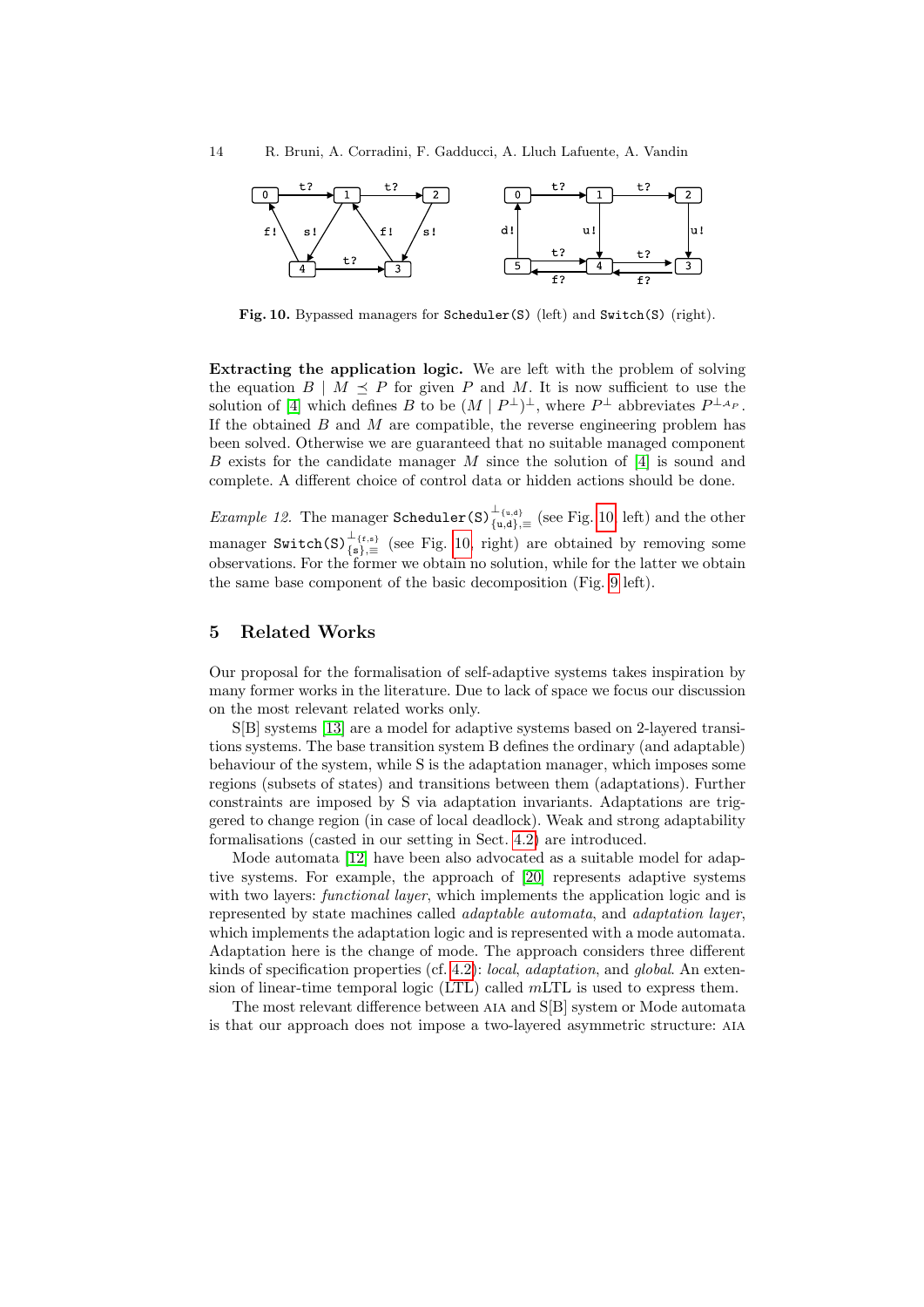can be composed at will, possibly forming towers of adaptation [\[5\]](#page-15-5) in the spirit of the MAPE-K reference architecture, or mutual adaptation structures. In addition, each component of an adaptive system (be it a manager or a managed component, or both) is represented with the same mathematical object, essentially a well-studied one (i.e. interface automata) decorated with some additional information (i.e. control propositions).

Adaptive Featured Transition Systems (A-FTS) have been introduced in [\[6\]](#page-15-16) for the purpose of model checking adaptive software (with a focus on software product lines). A-FTS are a sort of transition systems where states are composed by the local state of the system, its configuration (set of active features) and the configuration of the environment. Transitions are decorated with executability conditions that regard the valid configurations. Adaptation corresponds to reconfigurations (changing the system's features). Hence, in terms of our white-box approach, system features play the role of control data. They introduce the notion of resilience as the ability of the system to satisfy properties despite of environmental changes (which essentially coincides with the notion of blackbox adaptability of [\[8\]](#page-15-17)). Properties are expressed in AdaCTL, a variant of the computation-tree temporal logic CTL. Contrary to aias which are equipped with suitable composition operations, A-FTS are seen in [\[6\]](#page-15-16) as monolithic systems.

## 6 Concluding Remarks

We presented a novel approach for the formalisation of self-adaptive systems, which is based on the notion of control propositions (and control actions). Our proposal has been presented by instantiating it to a well-known model for component-based system, interface automata. However, it is amenable to be applied to other foundational formalisms as well. In particular, we would like to verify its suitability for basic specification formalisms of concurrent and distributed systems such as process calculi. Among future works, we envision the investigation of more specific notions of refinement, taking into account the possibility of relating systems with different kind of adaptability and general mechanisms for control synthesis that are able to account also for non-deterministic systems. Furthermore, our formalisation can be the basis to conciliate white- and blackbox perspectives adaptation under the same hood, since models of the latter are usually based on variants of transition systems or automata. For instance, control synthesis techniques such as those used to modularize a self-adaptive system (white-box adaptation) or model checking techniques for game models (e.g. [\[3\]](#page-15-18)) can be used to decide if and to which extent a system is able to adapt so to satisfy its requirements despite of the environment (black-box adaptation).

## References

<span id="page-14-0"></span>1. de Alfaro, L.: Game models for open systems. In: Dershowitz, N. (ed.) Verification: Theory and Practice. LNCS, vol. 2772, pp. 269–289. Springer (2003)